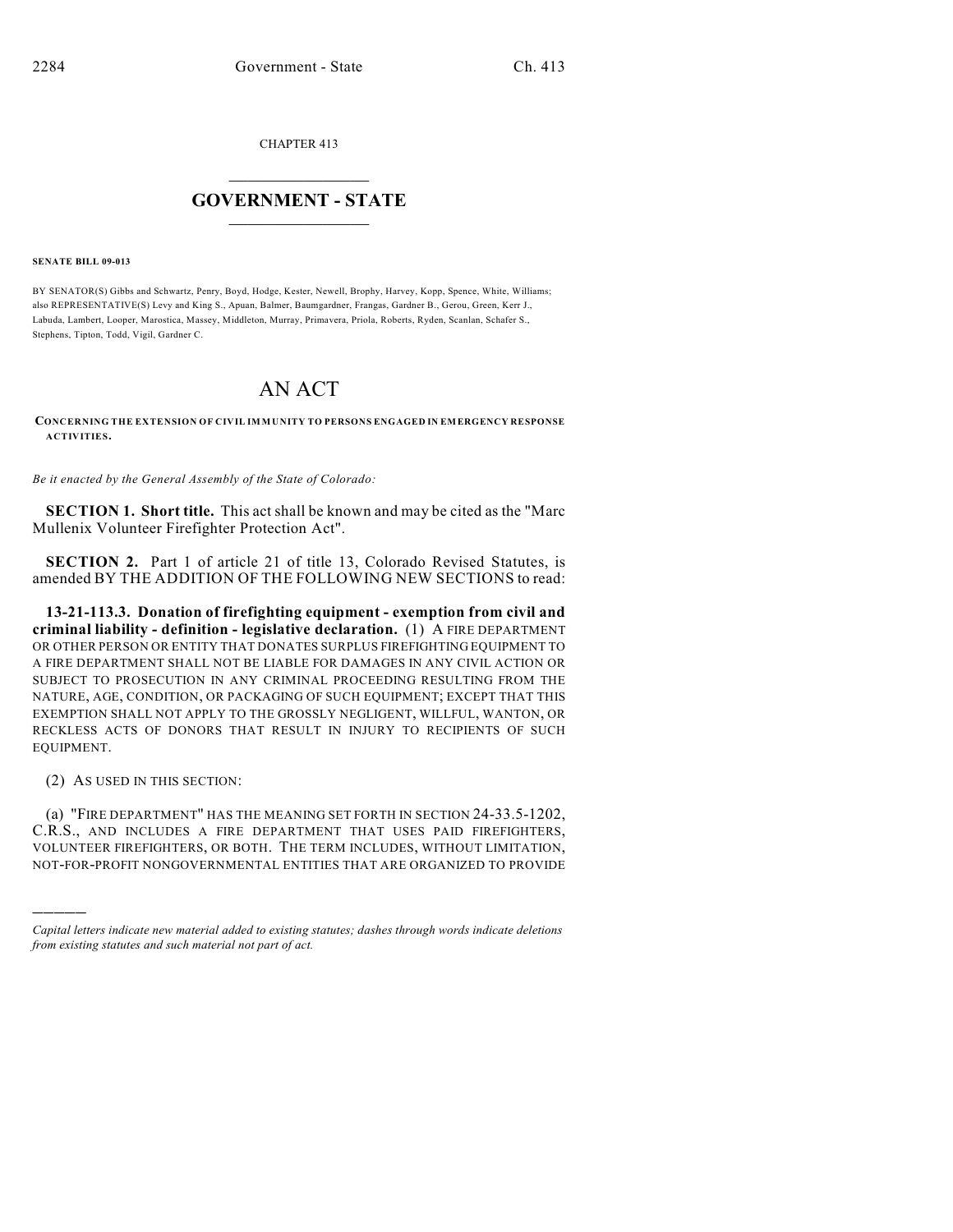## FIREFIGHTING SERVICES.

(b) "FIREFIGHTING EQUIPMENT" MEANS ANY AND ALL EQUIPMENT DESIGNED FOR OR TYPICALLY USED IN THE PREVENTION AND SUPPRESSION OF FIRE, THE PROTECTION OF FIREFIGHTERS, OR THE RESCUE AND EXTRICATION OF VICTIMS OF FIRE OR OTHER EMERGENCIES, INCLUDING WITHOUT LIMITATION HOSES, FIRE TRUCKS, RESCUE VEHICLES, EXTRICATION EQUIPMENT, PROTECTIVE CLOTHING, AND BREATHING APPARATUS.

(3) A FIRE DEPARTMENT THAT RECEIVES DONATED FIREFIGHTING EQUIPMENT PURSUANT TO THIS SECTION SHALL NOT SELL OR OFFER TO SELL ANY SUCH DONATED EQUIPMENT. THIS PROHIBITION SHALL NOT AFFECT THE TRANSFER OF SUCH DONATED EQUIPMENT, WITHOUT CONTEMPLATION OF REMUNERATION, BETWEEN FIRE DEPARTMENTS FOR FUTURE USE.

(4) NOTHING IN THIS SECTION LIMITS THE AUTHORITY OF ANY APPROPRIATE AGENCY TO REGULATE, PROHIBIT, OR PLACE CONDITIONS ON THE USE OF SPECIFIC FIREFIGHTING EQUIPMENT.

(5) THE GENERAL ASSEMBLY INTENDS THAT THE PROVISIONS OF THIS SECTION AND OF THE "COLORADO GOVERNMENTAL IMMUNITY ACT", ARTICLE 10 OF TITLE 24, C.R.S., BE READ TOGETHER AND HARMONIZED. IF ANY PROVISION OF THIS SECTION IS CONSTRUED TO CONFLICT WITH A PROVISION OF THE "COLORADO GOVERNMENTAL IMMUNITY ACT", THE PROVISION THAT GRANTS THE GREATEST IMMUNITY SHALL PREVAIL.

**13-21-113.7. Immunity of volunteer firefighters, incident management teams, and their employers or organizations - definitions - legislative declaration.** (1) A VOLUNTEER FIREFIGHTER WHO, IN GOOD FAITH, TAKES PART IN FIREFIGHTING EFFORTS OR PROVIDES EMERGENCY CARE, RESCUE, ASSISTANCE, OR RECOVERY SERVICES AT THE SCENE OF AN EMERGENCY, ANY INCIDENT MANAGEMENT TEAM, AND ANY PERSON WHO, IN GOOD FAITH, COMMANDS, DIRECTS, EMPLOYS, SPONSORS, OR REPRESENTS ANY SUCH VOLUNTEER FIREFIGHTER OR INCIDENT MANAGEMENT TEAM SHALL NOT BE LIABLE FOR CIVIL DAMAGES AS A RESULT OF AN ACT OR OMISSION BY SUCH VOLUNTEER FIREFIGHTER, INCIDENT MANAGEMENT TEAM, OR OTHER PERSON IN CONNECTION WITH THE EMERGENCY; EXCEPT THAT THIS EXEMPTION SHALL NOT APPLY TO GROSSLY NEGLIGENT, WILLFUL, WANTON, OR RECKLESS ACTS OR OMISSIONS.

(2) AS USED IN THIS SECTION:

(a) "EMERGENCY" MEANS ANY INCIDENT TO WHICH A RESPONSE BY A FIRE DEPARTMENT OR INCIDENT MANAGEMENT TEAM IS APPROPRIATE OR REQUESTED, INCLUDING, WITHOUT LIMITATION:

(I) A FIRE, FIRE ALARM RESPONSE, MOTOR VEHICLE ACCIDENT, RESCUE CALL, OR HAZARDOUS MATERIALS INCIDENT;

(II) A NATURAL OR MAN-MADE DISASTER SUCH AS AN EARTHQUAKE, FLOOD, OR SEVERE WEATHER EVENT;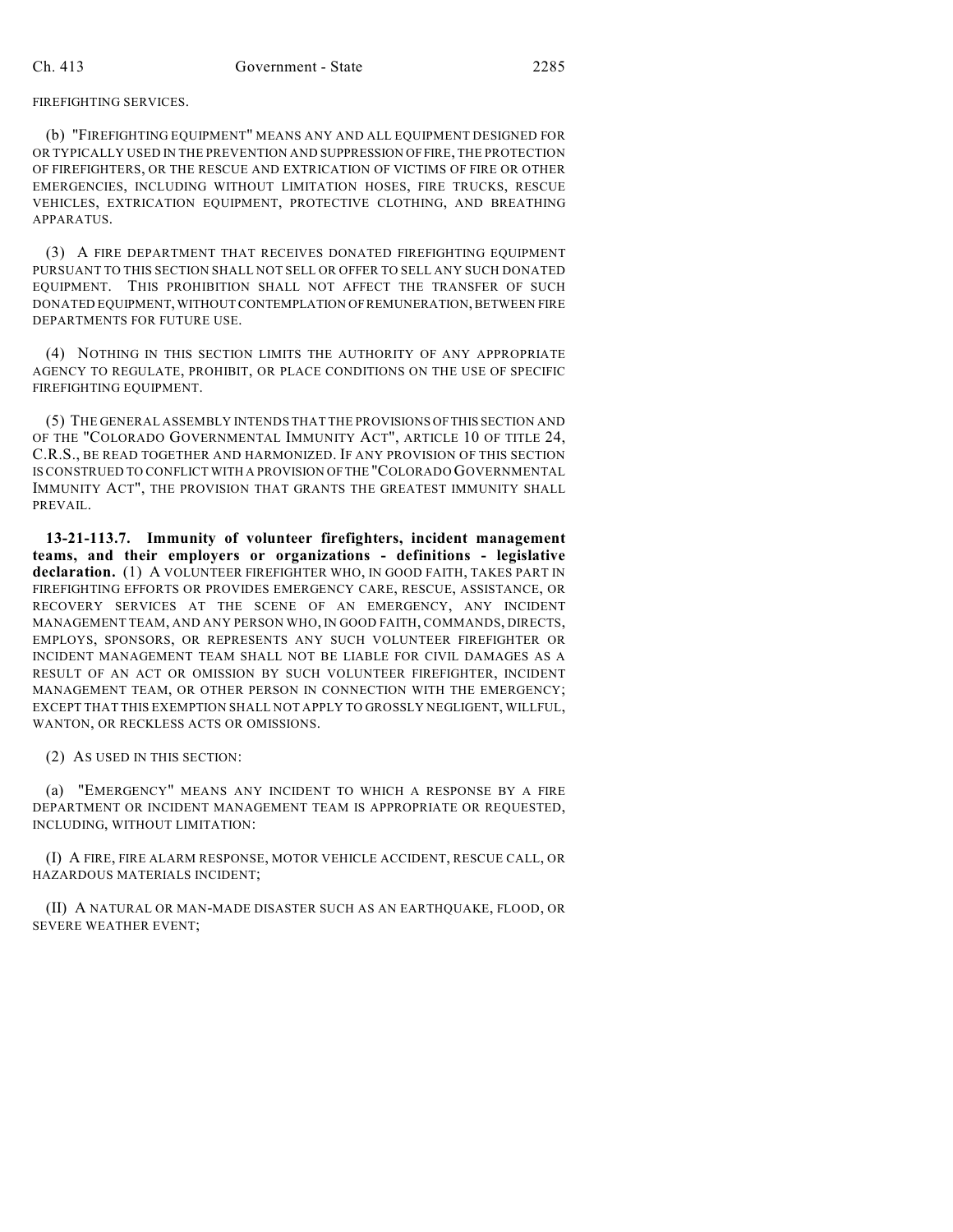(III) A TERRORIST ATTACK; OR

(IV) AN OUTBREAK OF A HARMFUL BIOLOGICAL AGENT OR INFECTIOUS DISEASE.

(b) "FIRE DEPARTMENT" HAS THE MEANING SET FORTH IN SECTION 24-33.5-1202, C.R.S., AND INCLUDES A FIRE DEPARTMENT THAT USES PAID FIREFIGHTERS, VOLUNTEER FIREFIGHTERS, OR BOTH. THE TERM INCLUDES, WITHOUT LIMITATION, NOT-FOR-PROFIT NONGOVERNMENTAL ENTITIES THAT ARE ORGANIZED TO PROVIDE FIREFIGHTING SERVICES.

(c) "INCIDENT MANAGEMENT TEAM" MEANS AN AD HOC OR STANDING TEAM OF TRAINED PERSONNEL FROM DIFFERENT DEPARTMENTS, ORGANIZATIONS, AGENCIES, AND JURISDICTIONS ACTIVATED TO MANAGE THE LOGISTICAL, FISCAL, PLANNING, OPERATIONAL, SAFETY, AND COMMUNITY ISSUES RELATED TO AN EMERGENCY OR OTHER INCIDENT.

(d) "VOLUNTEER FIREFIGHTER" HAS THE MEANING SET FORTH IN SECTION 31-30-1102, C.R.S., AND INCLUDES VOLUNTEER FIREFIGHTERS OF NOT-FOR-PROFIT NONGOVERNMENTAL ENTITIES THAT ARE ORGANIZED TO PROVIDE FIREFIGHTING SERVICES.

(3) THE GENERAL ASSEMBLY INTENDS THAT THE PROVISIONS OF THIS SECTION AND OF THE "COLORADO GOVERNMENTAL IMMUNITY ACT", ARTICLE 10 OF TITLE 24, C.R.S., BE READ TOGETHER AND HARMONIZED. IF ANY PROVISION OF THIS SECTION IS CONSTRUED TO CONFLICT WITH A PROVISION OF THE "COLORADO GOVERNMENTAL IMMUNITY ACT", THE PROVISION THAT GRANTS THE GREATEST IMMUNITY SHALL PREVAIL.

**SECTION 3.** 24-32-2605, Colorado Revised Statutes, is amended BY THE ADDITION OF A NEW SUBSECTION to read:

**24-32-2605. Immunity.** (1.7) (a) NO STATE COMMISSION OR AGENCY OR COUNTY OR MUNICIPAL AGENCY, INCLUDING LOCAL EMERGENCY PLANNING COMMITTEES, INCIDENT MANAGEMENT TEAMS, CITIZEN CORPS COUNCILS, CITIZEN EMERGENCY RESPONSE TEAMS, MEDICAL RESERVE CORPS, FIRE PROTECTION DISTRICTS, AND VOLUNTEER FIRE, AMBULANCE, OR EMERGENCY SERVICE AND RESCUE GROUPS, NOR THEIR OFFICERS, OFFICIALS, DIRECTORS, EMPLOYEES, TRAINEES, OR VOLUNTEERS, WHEN ENGAGED IN PLANNING, TRAINING, OR RESPONSE ACTIVITIES REGARDING A NATURAL DISASTER, HAZARDOUS MATERIAL RELEASE, PUBLIC HEALTH EMERGENCY, OR ACT OF TERRORISM OR THE THREAT OF ANY SUCH DISASTER, RELEASE, EMERGENCY, OR ACT, SHALL BE LIABLE FOR THE DEATH OF OR INJURY TO ANY PERSON OR FOR THE LOSS OF OR DAMAGE TO PROPERTY OR THE ENVIRONMENT EXCEPT FOR GROSS NEGLIGENCE OR WILLFUL AND WANTON ACTS OR OMISSIONS.

(b) NOTWITHSTANDING PARAGRAPH (a) OF THIS SUBSECTION (1.7), A PLAINTIFF MAY SUE AND RECOVER CIVIL DAMAGES FROM A PERSON OR ENTITY SPECIFIED IN SAID PARAGRAPH (a) BASED UPON A NEGLIGENT ACT OR OMISSION INVOLVING THE OPERATION OF A MOTOR VEHICLE; EXCEPT THAT THE AMOUNT RECOVERED FROM SUCH PERSON OR ENTITY SHALL NOT EXCEED THE LIMITS OF APPLICABLE INSURANCE COVERAGE MAINTAINED BY OR ON BEHALF OF SUCH PERSON OR ENTITY WITH